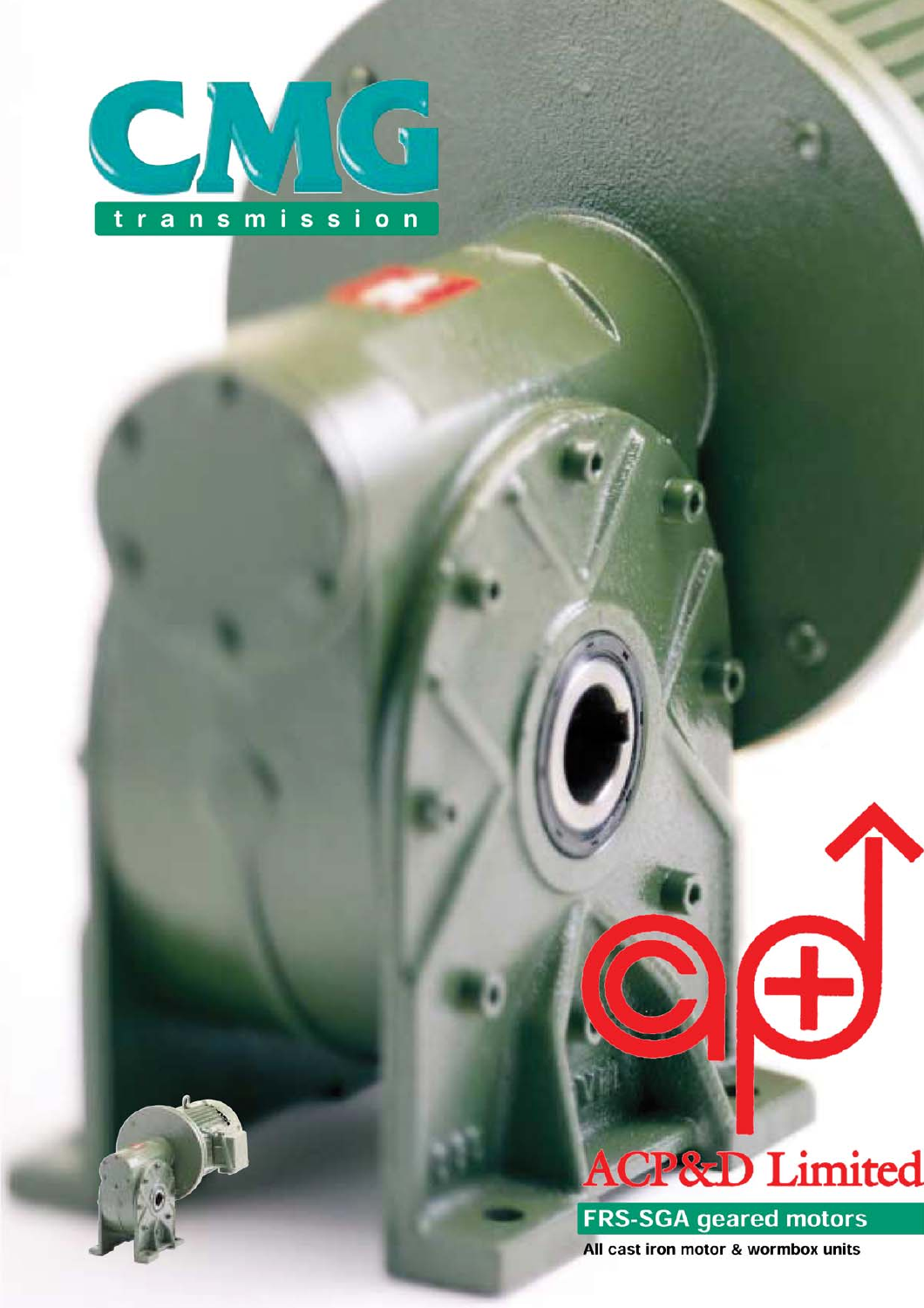

The FRS worm geared motor units are outstanding examples of the diverse range and product performance that has built the CMG name. The FRS series ranges up to 1500Nm, 0.09 to 15kW, and offers adaptability, reliablity and flexibility. CMG's world best practices and technologies, plus our national computerised sales, spare parts and service back-up mean we can offer a total commitment to every customer. You can be sure every product supplied by CMG's Motors, Transmission or Drives divisions... be it an electric motor, geared motor, variable frequency drive, soft starter, or one of our many other associated products...will perform exactly to specification, and deliver reliable performance year after year with minimum maintenance and downtime. CMG's Technology division is a recognised R & D leader offering professional engineering staff and facilities for design, testing, product development and quality control. As depicted in our new corporate identity, when you think Motors,Transmission, Drives, or research and development Technology...think CMG.

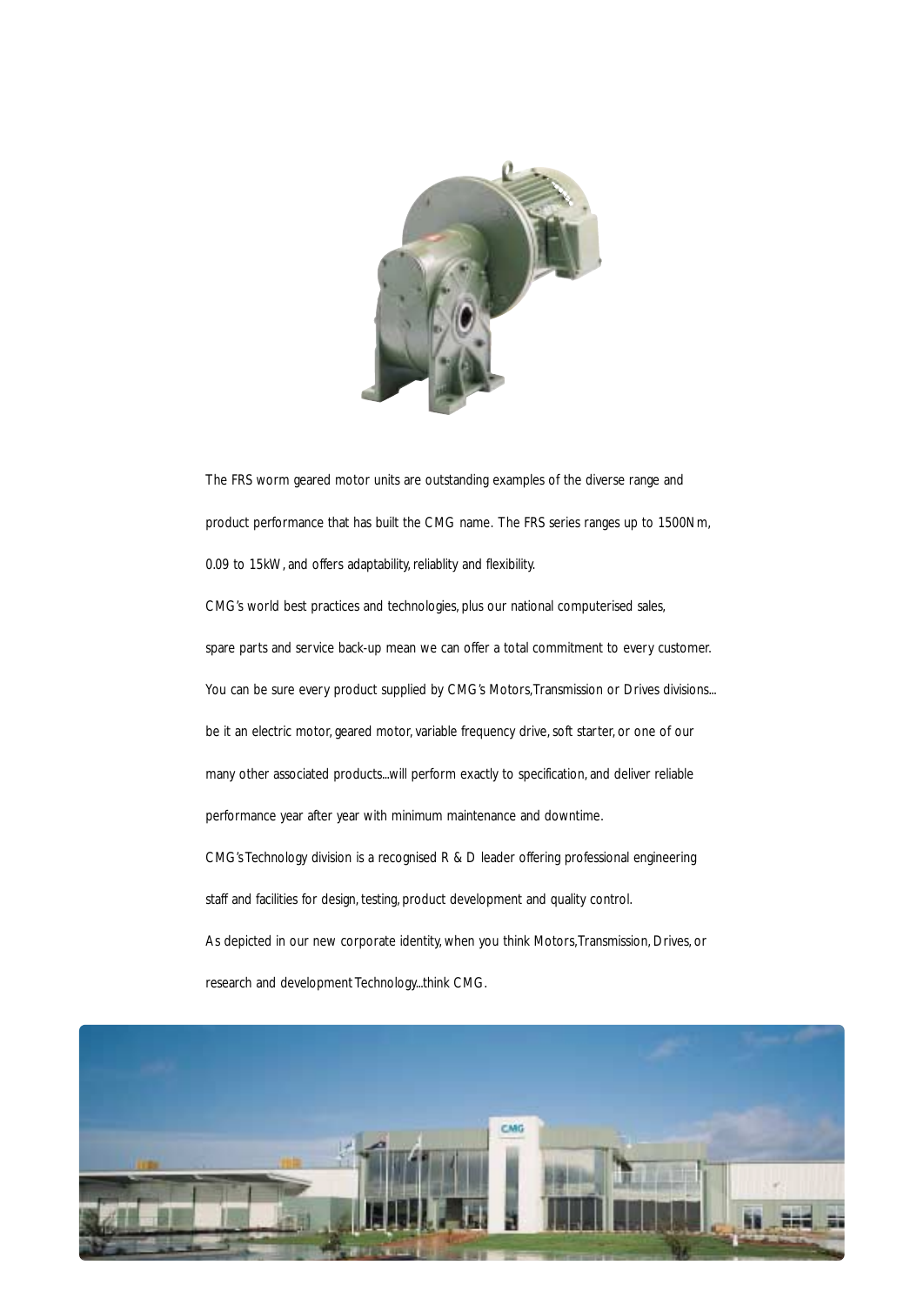# FRS-SGA worm geared motors 0.55 to 15 kW, ratios 7 to 100:1, up to 1500 Nm

This is a CMG short form catalogue for the CMG range of FRS-SGA geared motors.

For further detailed information please refer to the nearest CMG office for separate FRS gearbox or SGA motor catalogues.

### FRS wormbox

The FRS worm gearboxes, sizes 85 to 150, are manufactured with housings and covers of cast iron. The modular design allows for alternative input flanges and alternative output covers on both sides.

Wormshafts and wormwheels have a right-hand gearing design with a ZK tooth profile, and are designed and verified for 15,000 running hours in accordance with BS 721.

Wormshafts are alloy steel, case hardened and profile ground. Wormwheels are of centrifically cast bronze on a cast iron hub.

Standard output format is hollow bore. Alternatively, single or double solid output shafts are available (see page 9).

FRS wormboxes, sizes 85 to 150, are delivered filled with ISO VG320 grade mineral oil (with plugs).

This catalogue details all output cover designs for wormboxes supplied fitted to SGA motors. Dimensions of free input shaft arrangements are available on request.

This partnership of two proven products combine our cast iron FRS wormbox with our cast iron SGA motor, providing a rugged and reliable finished product. After assembly of the two components, all FRS-SGA geared motors are test run and painted with a final coat of high quality green enamel.

### SGA motor

The CMG enhanced performance SGA range of motors are recognised for their inherent suitability for all geared motor applications.

Standard motors are 3 phase, 415 volt, 50 Hz.

Motors are manufactured with 'F' class insulation, with windings designed to limit the temperature rise to 80K.

The SGA motor has an all cast iron construction, and provides a protection rating of IP55 for both motor and terminal box.

Models listed in this catalogue are standard B5 flange mount, 4 pole (1500 rpm) with other motor speeds available upon request.

Also available is the CMG-SGA range of enhanced protection motors (Exe, Exn, DIP), brake and multi speed motors as well as motors built to customer specifications.

# Product code specification

When placing an order the gearbox product code, mounting arrangement (see page 5), and motor kW rating should be specified. The product code of the gearbox is composed in accordance with the following example.



**Positions 1 to 3**  Series **VRS** = CMG Varvel FRS wormbox

# Service factors

Where the required service factor is not known it can be calculated using the following formula and tables.

Service factor  $SF = F_1 \times F_2 \times F_3$ 

**Positions 4 to 6**  Gearbox size (085, 110, 130 and 150)

**Positions 7 to 9**  Gearbox ratio

**Positions 10 to 12**  Gearbox input size (080, 090, 100, 112, 132 and 160)

#### **Positions 13 and 14**

Mounting type/side covers

- **S** = Foot mount type S overdriven
- **I** = Foot mount type S underdriven
- **D** = Foot mount type S vertical
- **P** = Face mount type PC RHS
- **P1** = Face mount type PC LHS
- **PP** = Face mount type PC both sides **F** = Flange mount type FL RHS
- **F1** = Flange mount type FL LHS

Note: For codes using alternative side covers contact CMG.

| $F_1$ selection         |                |                                |      | $F2$ selection                  |     | $F_3$ selection             |     |  |  |  |
|-------------------------|----------------|--------------------------------|------|---------------------------------|-----|-----------------------------|-----|--|--|--|
| <b>Hours</b><br>per day | load           | Uniform Variable Shock<br>load | load | <b>Starts</b><br>per hour $F_2$ |     | <b>Expected</b><br>lifetime | F٩  |  |  |  |
| $3$ to $4$              | 0 8            | 1 O                            | 15   | 6                               | 1 0 | 10 000                      | 0.8 |  |  |  |
| 8 to 10                 | 1 <sub>0</sub> | 12                             | 18   | 60                              | 12  | 15 000                      | 1 0 |  |  |  |
| 10 to 24 1.4            |                | 16                             | 2 በ  | 120                             | 14  | 20 000                      | 14  |  |  |  |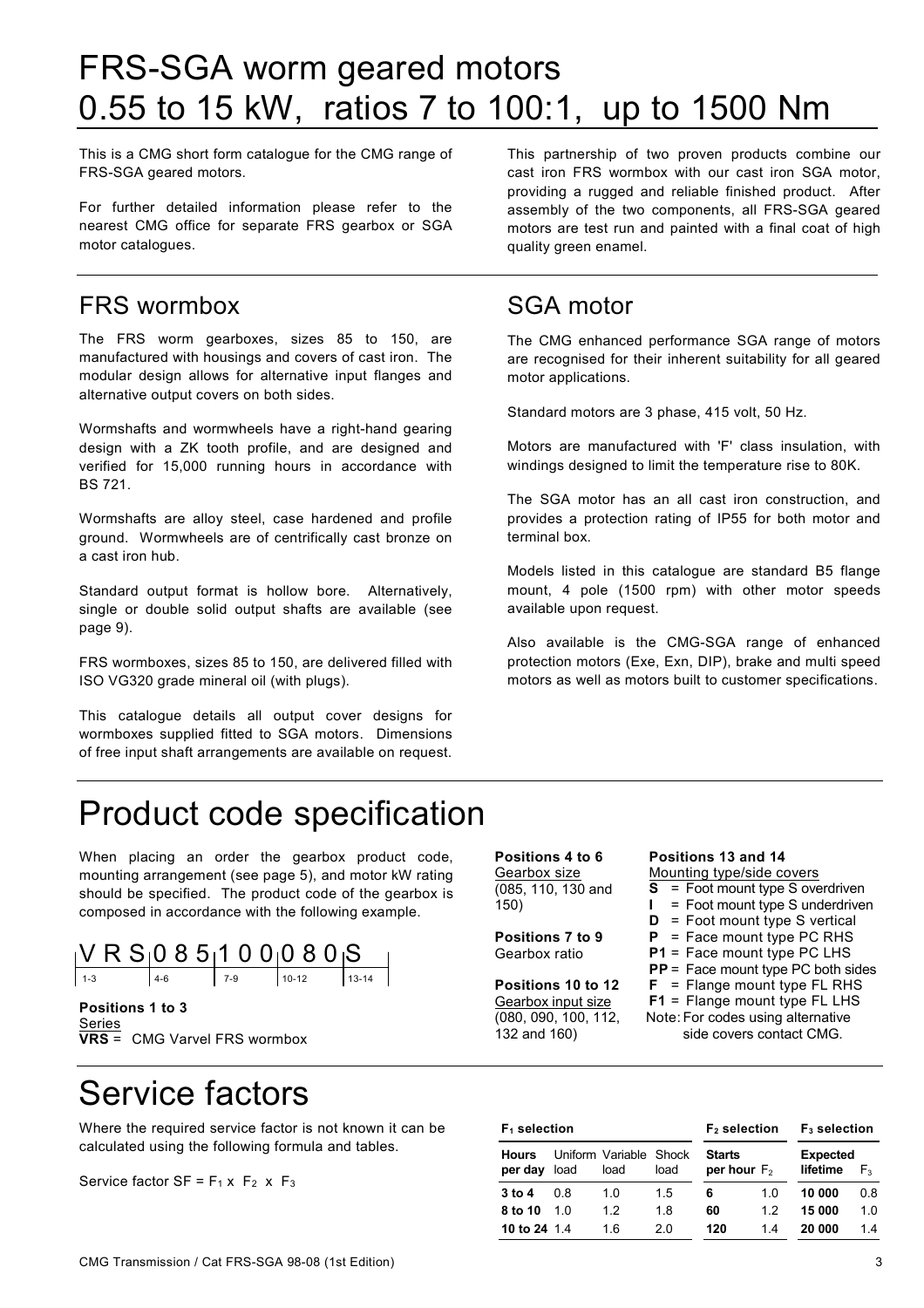# Selection data

| Type               | r/min      | Nm   | SF                            | Ratio | Gearbox code                          |
|--------------------|------------|------|-------------------------------|-------|---------------------------------------|
| 0.55kW             | 1410 r/min |      | Motor SGA80A-4 B5<br>1.4 Amps |       | code M34000555SGA                     |
| FRS 85-80          | 14         | 210  | 1.0                           | 100   | VRS085100080•                         |
|                    | 18         | 180  | 1.6                           | 80    | VRS085080080•                         |
|                    | 20         | 166  | 1.8                           | 70    | VRS085070080•                         |
|                    | 25         | 143  | 2.1                           | 56    | VRS085056080•                         |
|                    | 28         | 125  | 2.5                           | 49    | VRS085049080•                         |
| 0.75kW             | 1400 r/min |      | Motor SGA80B-4 B5<br>1.9 Amps |       | code M3400075SGA                      |
| FRS 110-80         | 14         | 312  | 1.5                           | 100   | VRS110100080•                         |
| <b>FRS 85-80</b>   | 18         | 246  | 1.1                           | 80    | VRS085080080•                         |
|                    | 20         | 226  | 1.3                           | 70    | VRS085070080•                         |
|                    | 25         | 195  | 1.6                           | 56    | VRS085056080•                         |
|                    | 28         | 171  | 1.9                           | 49    | VRS085049080•                         |
|                    | 35         | 147  | 2.7                           | 40    | VRS085040080•                         |
| 1.1kW              | 1415 r/min |      | Motor SGA90S-4 B5<br>2.5 Amps |       | code M34001105SGA                     |
| <b>FRS 110-90S</b> | 14         | 458  | 1.0                           | 100   | VRS110100090•                         |
|                    | 18         | 396  | 1.3                           | 80    | VRS110080090•                         |
|                    | 20         | 352  | 1.8                           | 70    | VRS110070090•                         |
|                    | 25         | 294  | 2.0                           | 56    | VRS110056090•                         |
| <b>FRS 85-90S</b>  | 25         | 285  | 1.0                           | 56    | VRS085056090•                         |
|                    | 28         | 250  | 1.3                           | 49    | VRS085049090•                         |
|                    | 35         | 216  | 1.9                           | 40    | VRS085040090•                         |
|                    | 50         | 160  | 2.0                           | 28    | VRS085028090•                         |
| 1.5kW              | 1395 r/min |      | Motor SGA90L-4 B5<br>3.2 Amps |       | code M34001505SGA                     |
| <b>FRS 130-90L</b> | 14         | 624  | 1.2                           | 100   | VRS130100090•                         |
| <b>FRS 110-90L</b> | 18         | 540  | 1.0                           | 80    | VRS110080090•                         |
|                    | 20         | 480  | 1.3                           | 70    | VRS110070090•                         |
|                    | 25         | 401  | 1.5                           | 56    | VRS110056090•                         |
|                    | 28         | 351  | 1.8                           | 49    | VRS110049090•                         |
|                    | 35         | 299  | 2.3                           | 40    | VRS110040090•                         |
| <b>FRS 85-90L</b>  | 35         | 295  | 1.4                           | 40    | VRS085040090•                         |
|                    | 50         | 218  | 1.5                           | 28    | VRS085028090•                         |
|                    | 70         | 168  | 1.9                           | 20    | VRS085020090·                         |
|                    | 93         | 127  | 2.3                           | 15    | VRS085015090·                         |
| 2.2kW              |            |      | 1430 r/min 4.5 Amps           |       | Motor SGA100LA-4 B5 code M34002205SGA |
| FRS 150-100L       | 14         | 946  | 1.2                           | 100   | VRS150100100·                         |
|                    | 18         | 780  | 1.5                           | 80    | VRS150080100•                         |
| FRS 130-100L       | 18         | 756  | 1.1                           | 80    | VRS130080100•                         |
|                    | 20         | 704  | 1.2                           | 70    | VRS130070100•                         |
| FRS 110-100L       | 20         | 704  | 0.9                           | 70    | VRS110070100•                         |
|                    | 25         | 588  | 1.0                           | 56    | VRS110056100•                         |
|                    | 28         | 515  | 1.2                           | 49    | VRS110049100•                         |
|                    | 35         | 438  | 1.6                           | 40    | VRS110040100•                         |
|                    | 50         | 319  | 2.0                           | 28    | VRS110028112•                         |
| <b>FRS 85-100L</b> | 50         | 319  | 1.0                           | 28    | VRS085028100•                         |
|                    | 70         | 246  | 1.3                           | 20    | VRS085020100•                         |
|                    | 93         | 187  | 1.6                           | 15    | VRS085015100•                         |
|                    | 140        | 129  | 2.1                           | 10    | VRS085010112•                         |
|                    | 200        | 92   | 2.8                           | 7     | VRS085007112•                         |
| 3kW                |            |      | 1430 r/min 6.3 Amps           |       | Motor SGA100LB-4 B5 code M34003005SGA |
| FRS 150-100L       | 18         | 1064 | 1.1                           | 80    | VRS150080100·                         |
|                    | 20         | 974  | 1.3                           | 70    | VRS150070112•                         |
|                    | 25         | 837  | 1.7                           | 56    | VRS150056112•                         |

= Mounting type/side covers: refer product code specification.

| Type               | r/min      | Nm                   | SF               | Ratio    | Gearbox code                          |
|--------------------|------------|----------------------|------------------|----------|---------------------------------------|
| 3kW                |            | 1430 r/min 6.3 Amps  |                  |          | Motor SGA100LB-4 B5 code M34003005SGA |
| FRS 130-100L       | 25         | 814                  | 1.2              | 56       | VRS130056100•                         |
|                    | 28         | 722                  | 1.3              | 49       | VRS130049112•                         |
|                    | 35         | 622                  | 1.8              | 40       | VRS130040112•                         |
| FRS 110-100L       | 35<br>50   | 598<br>436           | 1.2<br>1.5       | 40<br>28 | VRS110040100•<br>VRS110028112•        |
|                    | 70         | 339                  | 1.9              | 20       | VRS110020112•                         |
|                    | 93         | 258                  | 2.2              | 15       | VRS110015112•                         |
| <b>FRS 85-100L</b> | 140        | 176                  | 1.5              | 10       | VRS085010112•                         |
|                    | 200        | 126                  | 2.1              | 7        | VRS085007112•                         |
| 4kW                |            | 1440 r/min 7.9 Amps  |                  |          | Motor SGA112M-4 B5 code M34004005SGA  |
| FRS 150-112M 20    |            | 1299                 | 1.0              | 70       | VRS150070112•                         |
|                    | 25         | 1115                 | 1.3              | 56       | VRS150056112•                         |
|                    | 28         | 976                  | 1.5              | 49       | VRS150049112•                         |
| FRS 130-112M 28    |            | 963                  | 1.0              | 49       | VRS130049112•                         |
|                    | 35         | 830                  | 1.4              | 40       | VRS130040112•                         |
|                    | 50         | 588                  | 1.9              | 28       | VRS130028112•                         |
| FRS 110-112M 50    | 70         | 581<br>453           | 1.1<br>1.4       | 28<br>20 | VRS110028112•<br>VRS110020112•        |
|                    | 93         | 344                  | 1.6              | 15       | VRS110015112•                         |
| FRS 85-112M        | 140        | 235                  | 1.1              | 10       | VRS085010112•                         |
|                    | 200        | 168                  | 1.5              | 7        | VRS085007112•                         |
| 5.5kW              | 1450 r/min |                      | <b>10.5 Amps</b> |          | Motor SGA132S-4 B5 code M34005505SGA  |
| FRS 150-132S       | -25        | 1534                 | 0.9              | 56       | VRS150056132•                         |
|                    | 28         | 1342                 | 1.1              | 49       | VRS150049132•                         |
|                    | 35         | 1156                 | 1.5              | 40       | VRS150040132•                         |
| FRS 130-132S       | 35<br>50   | 1141                 | 1.0<br>1.4       | 40       | VRS130040132•<br>VRS130028132•        |
|                    | 70         | 809<br>630           | 1.6              | 28<br>20 | VRS130020132•                         |
| FRS 110-132S       | 70         | 623                  | 1.0              | 20       | VRS110020132•                         |
|                    | 93         | 473                  | 1.2              | 15       | VRS110015132•                         |
|                    | 140        | 326                  | 1.6              | 10       | VRS110010132•                         |
|                    | 200        | 231                  | 2.2              | 7        | VRS110007132•                         |
| 7.5kW              |            | 1450 r/min 13.9 Amps |                  |          | Motor SGA132M-4 B5 code M34007505SGA  |
| FRS 150-132M       | 35         | 1576                 | 1.1              | 40       | VRS150040132•                         |
|                    | 50         | 1132                 | 1.3              | 28       | VRS150028132•                         |
| FRS 130-132M 50    |            | 1103                 | 1.0              | 28       | VRS130028132•                         |
|                    | 70         | 860                  | 1.1              | 20       | VRS130020132•                         |
|                    | 93         | 652                  | 1.5              | 15       | VRS130015132•<br>VRS130010132•        |
|                    | 140<br>200 | 445<br>319           | 2.0<br>2.5       | 10<br>7  | VRS130007132·                         |
| FRS 110-132M 140   |            | 445                  | 1.2              | 10       | VRS110010132•                         |
|                    | 200        | 315                  | 1.7              | 7        | VRS110007132•                         |
| 11kW               |            |                      |                  |          | Motor SGA160M-4 B5 code M34011005SGA  |
|                    |            | 1465 r/min 21 Amps   |                  |          |                                       |
| FRS 150-160M 70    | 93         | 1261                 | 1.1              | 20<br>15 | VRS150020160•<br>VRS150015160•        |
|                    | 140        | 968<br>660           | 1.5<br>1.9       | 10       | VRS150010160•                         |
|                    | 200        | 468                  | 2.2              | 7        | VRS150007160•                         |
|                    |            |                      |                  |          | Motor SGA160L-4 B5 code M34015005SGA  |
| 15kW               |            | 1460 r/min 27 Amps   |                  |          |                                       |
| FRS 150-160L       | 93         | 1320                 | 1.1              | 15       | VRS150015160•                         |
|                    | 140        | 900<br>638           | 1.4              | 10       | VRS150010160•<br>VRS150007160•        |
|                    | 200        |                      | 1.7              | 7        |                                       |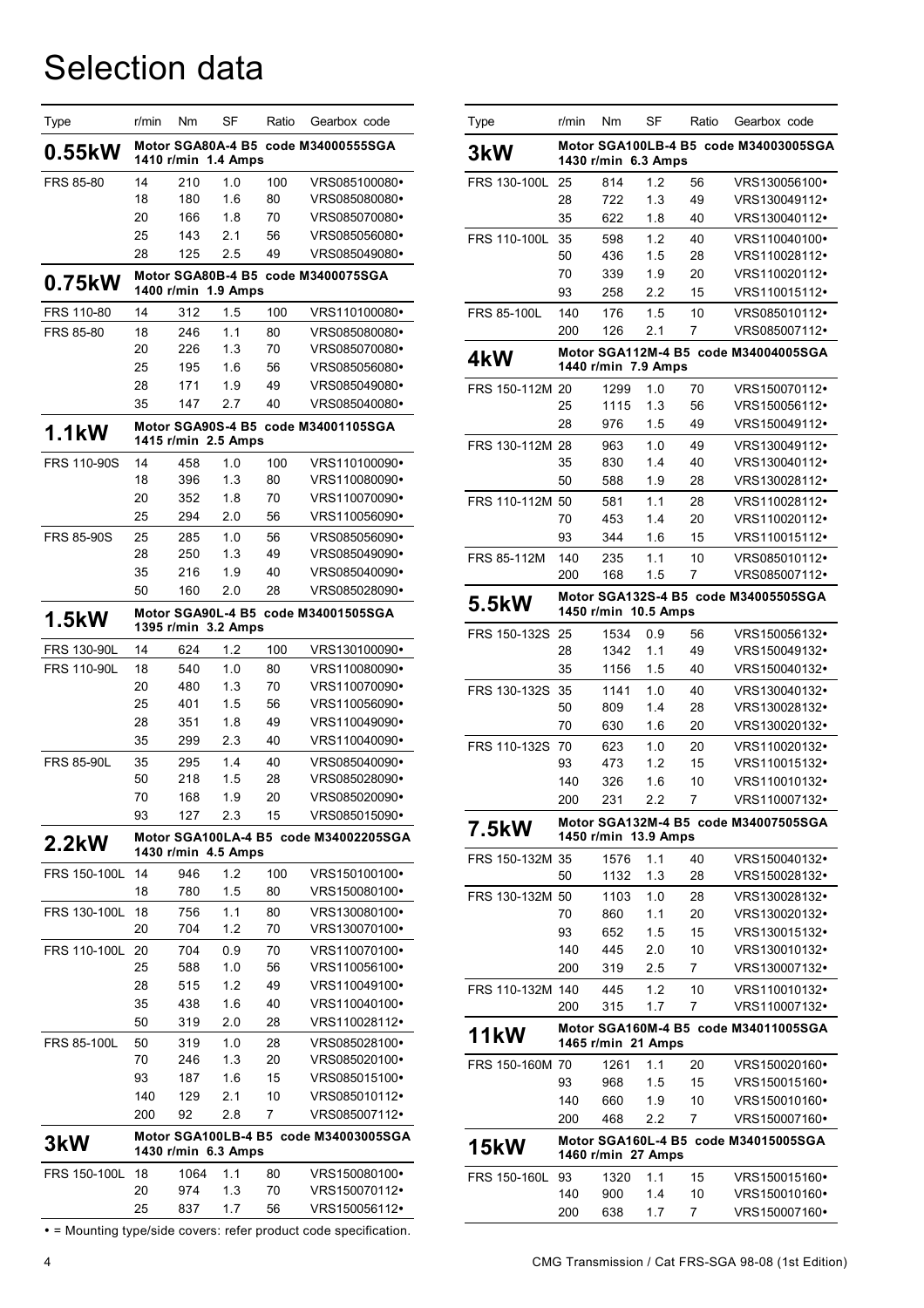# Mounting arrangements



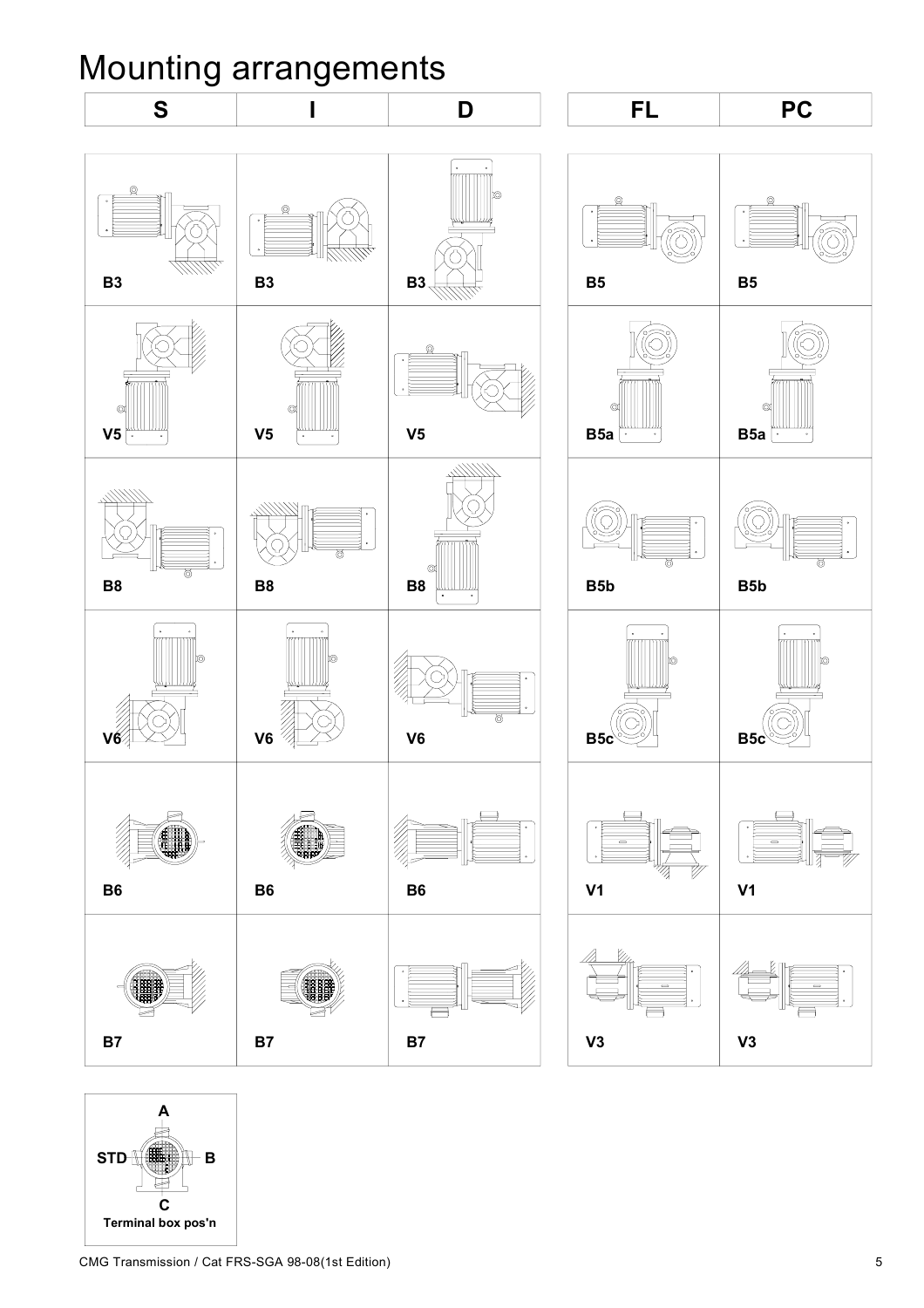# Dimensional drawings







**Mounting type D Mounting type I** 

|               |                    |     | Gearbox dimensions |     |           |      |          |    |           |     |     |              |   |    |                |        | Motor dimensions |            |            |                |            | Weight <sup>2)</sup> |
|---------------|--------------------|-----|--------------------|-----|-----------|------|----------|----|-----------|-----|-----|--------------|---|----|----------------|--------|------------------|------------|------------|----------------|------------|----------------------|
| <b>Type</b>   |                    | А   | A <sub>1</sub>     | B   | <b>B1</b> | C    | $D^{1)}$ | F1 | H         |     | Κ   | M1           | N | N1 | S <sub>1</sub> | $\top$ | AC               | AD         | ØF         | K <sub>2</sub> | LB         | [kg]                 |
| <b>FRS85</b>  | $-80$              | 193 | 140                | 168 | 140       | 61   | 35       | 13 | 135       | 85  | 116 | 38.3 111     |   | 10 | 15             | 129    | 165              | 150        | 200        | 472            | 245        | 40                   |
|               | $-90S$             |     |                    |     |           |      |          |    |           |     |     |              |   |    |                |        | 175              | 155        | 200        | 487            | 260        | 45                   |
|               | $-90L$             |     |                    |     |           |      |          |    |           |     |     |              |   |    |                |        | 175              | 155        | 200        | 512            | 285        | 48                   |
|               | $-100L$            |     |                    |     |           |      |          |    |           |     |     |              |   |    |                |        | 205              | 180        | 250        | 547            | 320        | 59                   |
|               | $-112M$            |     |                    |     |           |      |          |    |           |     |     |              |   |    |                |        | 230              | 190        | 250        | 567            | 340        | 65                   |
| <b>FRS110</b> | -80                | 250 | 200                | 200 | 162       | 77.5 |          |    | 42 14 172 | 110 |     | 145 45.3 142 |   |    | 12 17          | 170    | 165              | 150        | 200        | 532            | 245        | 56                   |
|               | $-90S$             |     |                    |     |           |      |          |    |           |     |     |              |   |    |                |        | 175              | 155        | 200        | 547            | 260        | 61                   |
|               | $-90L$             |     |                    |     |           |      |          |    |           |     |     |              |   |    |                |        | 175              | 155        | 200        | 572            | 285        | 64                   |
|               | $-100L$            |     |                    |     |           |      |          |    |           |     |     |              |   |    |                |        | 205              | 180        | 250        | 607            | 320        | 75                   |
|               | $-112M$            |     |                    |     |           |      |          |    |           |     |     |              |   |    |                |        | 230              | 190        | 250        | 627            | 340        | 81                   |
|               | $-132S$<br>$-132M$ |     |                    |     |           |      |          |    |           |     |     |              |   |    |                |        | 275              | 210        | 300        | 682            | 395        | 108                  |
|               |                    |     |                    |     |           |      |          |    |           |     |     |              |   |    |                |        | 275              | 210        | 300        | 722            | 435        | 120                  |
| <b>FRS130</b> | $-90L$<br>$-100L$  | 286 | 235                | 230 | 190       | -90  | 48       | 15 | 200       | 130 | 164 | 51.8 159     |   | 14 | 19             | 200    | 175<br>205       | 155<br>180 | 200<br>250 | 608<br>643     | 285<br>320 | 78                   |
|               | $-112M$            |     |                    |     |           |      |          |    |           |     |     |              |   |    |                |        | 230              | 190        | 250        | 663            | 340        | 89<br>95             |
|               | $-132S$            |     |                    |     |           |      |          |    |           |     |     |              |   |    |                |        | 275              | 210        | 300        | 718            | 395        | 122                  |
|               | $-132M$            |     |                    |     |           |      |          |    |           |     |     |              |   |    |                |        | 275              | 210        | 300        | 758            | 435        | 134                  |
| <b>FRS150</b> | $-100L$            | 336 | 260                | 250 | 210       | 105  | 55       | 19 | 230       | 150 | 190 | 59.3 189     |   | 16 | 20             | 224    | 205              | 180        | 250        | 699            | 320        | 119                  |
|               | $-112M$            |     |                    |     |           |      |          |    |           |     |     |              |   |    |                |        | 230              | 190        | 250        | 719            | 340        | 125                  |
|               | $-132S$            |     |                    |     |           |      |          |    |           |     |     |              |   |    |                |        | 275              | 210        | 300        | 774            | 395        | 152                  |
|               | $-132M$            |     |                    |     |           |      |          |    |           |     |     |              |   |    |                |        | 275              | 210        | 300        | 814            | 435        | 164                  |
|               | $-160M$            |     |                    |     |           |      |          |    |           |     | 210 |              |   |    |                |        | 325              | 255        | 350        | 889            | 490        | 210                  |
|               | $-160L$            |     |                    |     |           |      |          |    |           |     |     |              |   |    |                |        | 325              | 255        | 350        | 934            | 535        | 225                  |

 $1)$  See page 9 for alternative shaft sizes

2) Includes oil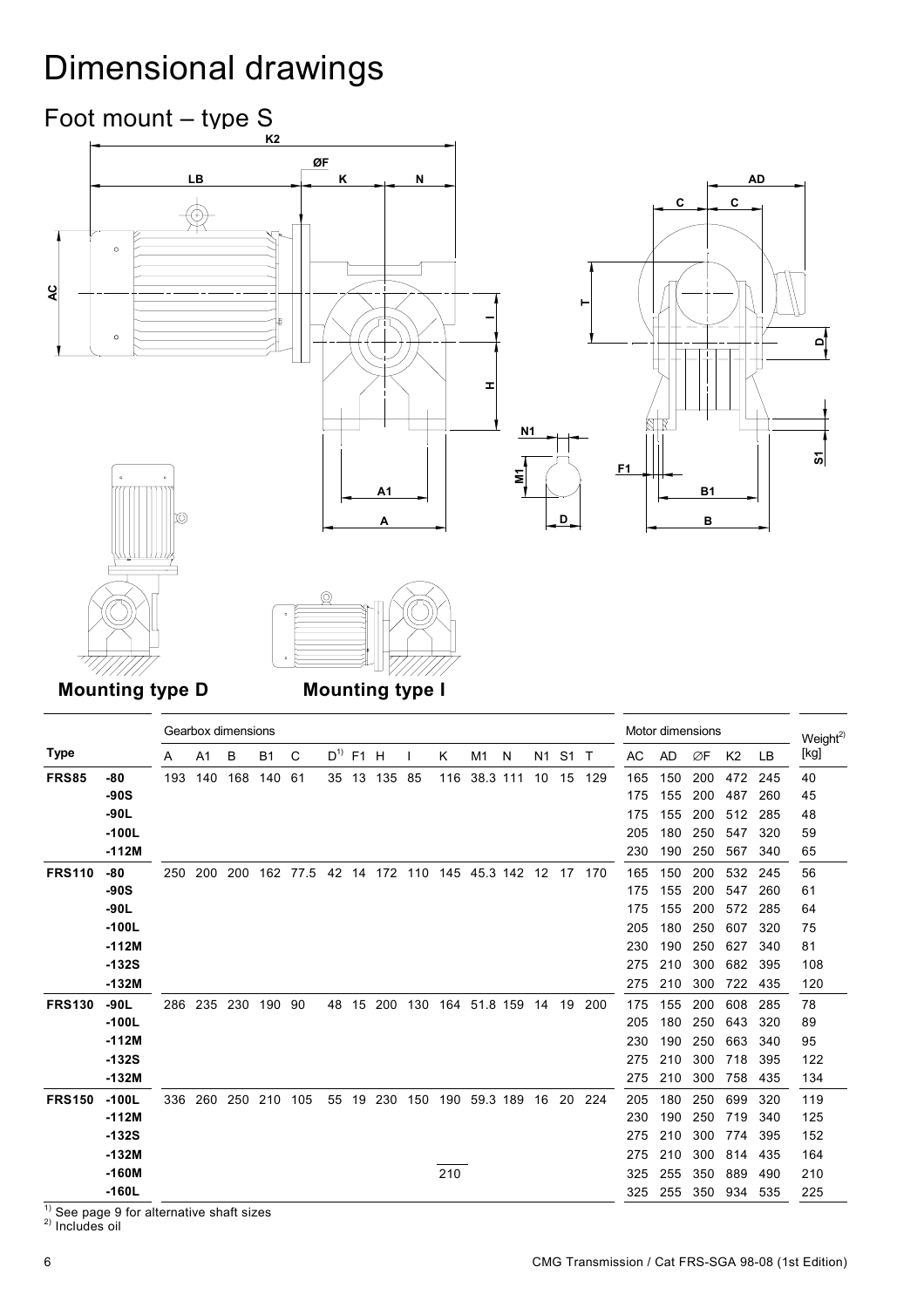# Face mount – type PC



|               |         |     | Gearbox dimensions |               |                |     |     |                                     |        |    |                |            |                          |                |              |                |     | Motor dimensions |     |                |     | Weight <sup>2)</sup> |
|---------------|---------|-----|--------------------|---------------|----------------|-----|-----|-------------------------------------|--------|----|----------------|------------|--------------------------|----------------|--------------|----------------|-----|------------------|-----|----------------|-----|----------------------|
| <b>Type</b>   |         | C   | $D^{1)} E$         |               | G <sub>1</sub> | - 1 | K   | M1                                  | N      | N1 | P <sub>1</sub> | R1         | S                        | S <sub>2</sub> | $\mathsf{T}$ | V <sub>1</sub> | AC  | <b>AD</b>        | ØF  | K <sub>2</sub> | LB  | [kg]                 |
| <b>FRS85</b>  | -80     | 61  |                    | 35 105 110 85 |                |     | 116 | 38.3                                | 111 10 |    | 150            | 130        | 56.5 3                   |                | 129          | M10            | 165 | 150              | 200 | 472            | 245 | 40                   |
|               | $-90S$  |     |                    |               |                |     |     |                                     |        |    |                |            |                          |                |              |                | 175 | 155              | 200 | 487            | 260 | 45                   |
|               | $-90L$  |     |                    |               |                |     |     |                                     |        |    |                |            |                          |                |              |                | 175 | 155              | 200 | 512            | 285 | 48                   |
|               | $-100L$ |     |                    |               |                |     |     |                                     |        |    |                |            |                          |                |              |                | 205 | 180              | 250 | 547            | 320 | 59                   |
|               | $-112M$ |     |                    |               |                |     |     |                                     |        |    |                |            |                          |                |              |                | 230 | 190              | 250 | 567            | 340 | 65                   |
| <b>FRS110</b> | $-80$   |     |                    |               |                |     |     | 77.5 42 135 130 110 145 45.3 142 12 |        |    |                |            | 200 165 74.5 2.5 170 M12 |                |              |                | 165 | 150              | 200 | 532            | 245 | 56                   |
|               | $-90S$  |     |                    |               |                |     |     |                                     |        |    |                |            |                          |                |              |                | 175 | 155              | 200 | 547            | 260 | 61                   |
|               | $-90L$  |     |                    |               |                |     |     |                                     |        |    |                |            |                          |                |              |                | 175 | 155              | 200 | 572            | 285 | 64                   |
|               | $-100L$ |     |                    |               |                |     |     |                                     |        |    |                |            |                          |                |              |                | 205 | 180              | 250 | 607            | 320 | 75                   |
|               | $-112M$ |     |                    |               |                |     |     |                                     |        |    |                |            |                          |                |              |                | 230 | 190              | 250 | 627            | 340 | 81                   |
|               | $-132S$ |     |                    |               |                |     |     |                                     |        |    |                |            |                          |                |              |                | 275 | 210              | 300 | 682            | 395 | 108                  |
|               | $-132M$ |     |                    |               |                |     |     |                                     |        |    |                |            |                          |                |              |                | 275 | 210              | 300 | 722            | 435 | 120                  |
| <b>FRS130</b> | $-90L$  | 90  |                    | 48 150 180    |                | 130 |     | 164 51.8                            | 159    | 14 |                | 240 215 87 |                          | 5              | 200          | M12            | 175 | 155              | 200 | 608            | 285 | 78                   |
|               | $-100L$ |     |                    |               |                |     |     |                                     |        |    |                |            |                          |                |              |                | 205 | 180              | 250 | 643            | 320 | 89                   |
|               | $-112M$ |     |                    |               |                |     |     |                                     |        |    |                |            |                          |                |              |                | 230 | 190              | 250 | 663            | 340 | 95                   |
|               | $-132S$ |     |                    |               |                |     |     |                                     |        |    |                |            |                          |                |              |                | 275 | 210              | 300 | 718            | 395 | 122                  |
|               | $-132M$ |     |                    |               |                |     |     |                                     |        |    |                |            |                          |                |              |                | 275 | 210              | 300 | 758            | 435 | 134                  |
| <b>FRS150</b> | $-100L$ | 105 | 55                 | 178           | 180            | 150 | 190 | 59.3                                | 189    | 16 |                |            | 250 215 102 5            |                |              | 224 M14        | 205 | 160              | 250 | 699            | 320 | 119                  |
|               | $-112M$ |     |                    |               |                |     |     |                                     |        |    |                |            |                          |                |              |                | 230 | 190              | 250 | 719            | 340 | 125                  |
|               | $-132S$ |     |                    |               |                |     |     |                                     |        |    |                |            |                          |                |              |                | 275 | 210              | 300 | 774            | 395 | 152                  |
|               | $-132M$ |     |                    |               |                |     |     |                                     |        |    |                |            |                          |                |              |                | 275 | 210              | 300 | 814            | 435 | 164                  |
|               | $-160M$ |     |                    |               |                |     | 210 |                                     |        |    |                |            |                          |                |              |                | 325 | 255              | 350 | 889            | 490 | 210                  |
|               | $-160L$ |     |                    |               |                |     |     |                                     |        |    |                |            |                          |                |              |                | 325 | 255              | 350 | 934            | 535 | 225                  |

 $1)$  See page 9 for alternative shaft sizes

2) Includes oil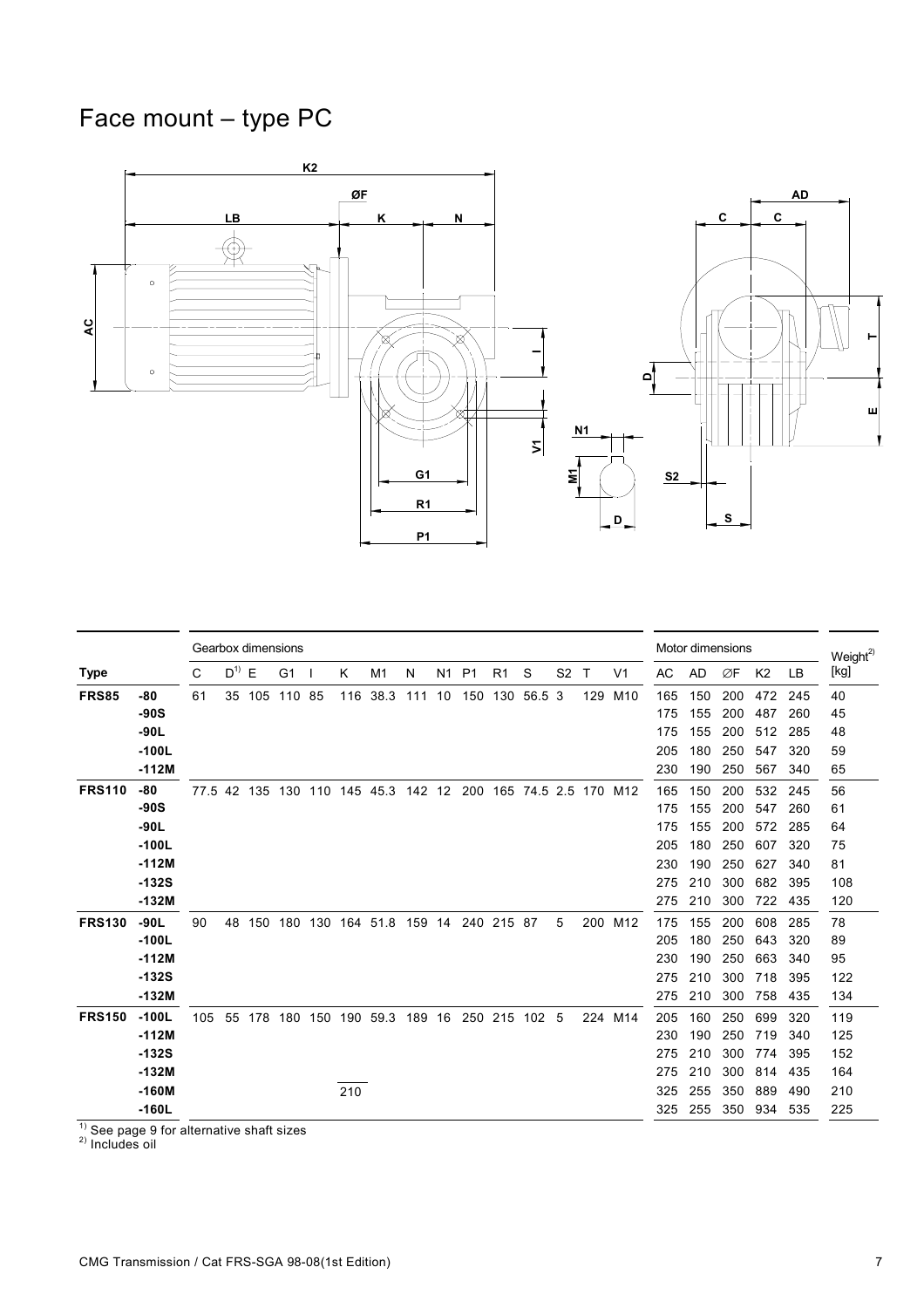# Flange mount – type FL



|               |         |      | Gearbox dimensions |     |     |     |     |     |          |     |    |     |     |      |    |     | Motor dimensions |           |     |                |     |                              |
|---------------|---------|------|--------------------|-----|-----|-----|-----|-----|----------|-----|----|-----|-----|------|----|-----|------------------|-----------|-----|----------------|-----|------------------------------|
| <b>Type</b>   |         | C    | $D^{1)}$           | E   | F   | G   |     | K   | M1       | N   | N1 | P   | R   | т    |    | U V | AC               | <b>AD</b> | ØF  | K <sub>2</sub> | LB  | Weight <sup>2)</sup><br>[kg] |
| <b>FRS85</b>  | -80     | 61   | 35                 | 105 | 200 | 130 | 85  | 116 | 38.3     | 111 | 10 | 100 | 165 | 129  | 5  | 13  | 165              | 150       | 200 | 472            | 245 | 40                           |
|               | $-90S$  |      |                    |     |     |     |     |     |          |     |    |     |     |      |    |     | 175              | 155       | 200 | 487            | 260 | 45                           |
|               | $-90L$  |      |                    |     |     |     |     |     |          |     |    |     |     |      |    |     | 175              | 155       | 200 | 512            | 285 | 48                           |
|               | $-100L$ |      |                    |     |     |     |     |     |          |     |    |     |     |      |    |     | 205              | 180       | 250 | 547            | 320 | 59                           |
|               | $-112M$ |      |                    |     |     |     |     |     |          |     |    |     |     |      |    |     | 230              | 190       | 250 | 567            | 340 | 65                           |
| <b>FRS110</b> | -80     | 77.5 | 42                 | 135 | 250 | 180 | 110 |     | 145 45.3 | 142 | 12 | 150 | 215 | 170  | -5 | 15  | 165              | 150       | 200 | 532            | 245 | 56                           |
|               | $-90S$  |      |                    |     |     |     |     |     |          |     |    |     |     |      |    |     | 175              | 155       | 200 | 547            | 260 | 61                           |
|               | $-90L$  |      |                    |     |     |     |     |     |          |     |    |     |     |      |    |     | 175              | 155       | 200 | 572            | 285 | 64                           |
|               | $-100L$ |      |                    |     |     |     |     |     |          |     |    |     |     |      |    |     | 205              | 180       | 250 | 607            | 320 | 75                           |
|               | $-112M$ |      |                    |     |     |     |     |     |          |     |    |     |     |      |    |     | 230              | 190       | 250 | 627            | 340 | 81                           |
|               | $-132S$ |      |                    |     |     |     |     |     |          |     |    |     |     |      |    |     | 275              | 210       | 300 | 682            | 395 | 108                          |
|               | $-132M$ |      |                    |     |     |     |     |     |          |     |    |     |     |      |    |     | 275              | 210       | 300 | 722            | 435 | 120                          |
| <b>FRS130</b> | $-90L$  | 90   | 48                 | 150 | 300 | 230 | 130 | 164 | 51.8     | 159 | 14 | 150 | 265 | 200  | 5  | 15  | 175              | 155       | 200 | 608            | 285 | 78                           |
|               | $-100L$ |      |                    |     |     |     |     |     |          |     |    |     |     |      |    |     | 205              | 180       | 250 | 643            | 320 | 89                           |
|               | $-112M$ |      |                    |     |     |     |     |     |          |     |    |     |     |      |    |     | 230              | 190       | 250 | 663            | 340 | 95                           |
|               | $-132S$ |      |                    |     |     |     |     |     |          |     |    |     |     |      |    |     | 275              | 210       | 300 | 718            | 395 | 122                          |
|               | $-132M$ |      |                    |     |     |     |     |     |          |     |    |     |     |      |    |     | 275              | 210       | 300 | 758            | 435 | 134                          |
| <b>FRS150</b> | $-100L$ | 105  | 55                 | 178 | 350 | 250 | 150 | 190 | 59.3     | 189 | 16 | 160 | 300 | 2246 |    | 19  | 205              | 180       | 250 | 699            | 320 | 119                          |
|               | $-112M$ |      |                    |     |     |     |     |     |          |     |    |     |     |      |    |     | 230              | 190       | 250 | 719            | 340 | 125                          |
|               | $-132S$ |      |                    |     |     |     |     |     |          |     |    |     |     |      |    |     | 275              | 210       | 300 | 774            | 395 | 152                          |
|               | $-132M$ |      |                    |     |     |     |     |     |          |     |    |     |     |      |    |     | 275              | 210       | 300 | 814            | 435 | 164                          |
|               | $-160M$ |      |                    |     |     |     |     | 210 |          |     |    |     |     |      |    |     | 325              | 255       | 350 | 889            | 490 | 210                          |
|               | $-160L$ |      |                    |     |     |     |     |     |          |     |    |     |     |      |    |     | 325              | 255       | 350 | 934            | 535 | 225                          |

 $1)$  See page 9 for alternative shaft sizes

2) Includes oil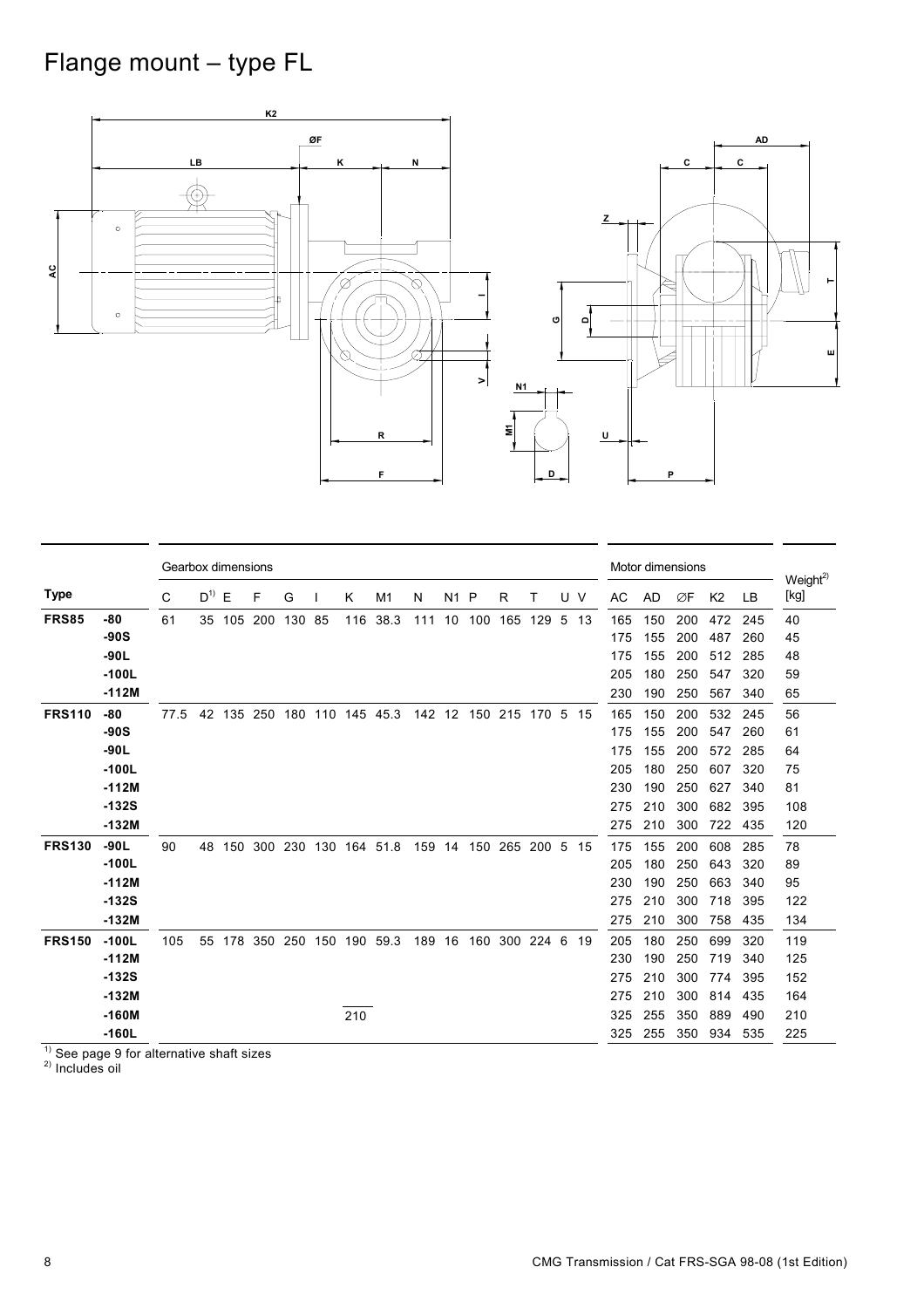### Torque arms



|            | Part number |                           | Dimensions   |      |     |            |                      |        |       |     |     |
|------------|-------------|---------------------------|--------------|------|-----|------------|----------------------|--------|-------|-----|-----|
| <b>FRS</b> | Basic       | Bushed                    | <sub>B</sub> | C.   | D   | $F-F$      |                      | $F1$ G |       |     |     |
| 85         |             | V474-202-004 V474-202-002 | 313 200 75   |      |     |            | 110 130 20.5 20 11 6 |        |       |     | -25 |
| 110        |             | V475-202-004 V475-202-002 | 388 250      | 100  | 130 |            | 165 20.5 20 13       |        |       | - 6 | 25  |
| 130        |             | V476-202-004 V476-202-002 | 465 300      | 120  |     | 180 215 26 |                      |        | 25 13 | - 6 | 30  |
| 150        |             | V477-202-004 V477-202-002 | 525 350      | -125 | 180 | 215 26     |                      |        | 25 15 | - 6 | 30  |

### Alternative shaft sizes

CMG standard hollow shaft diameter is chosen to meet the Australian market preference. Also available is the European alternative.

| Bore diameter        |                         |
|----------------------|-------------------------|
| Australian<br>market | European<br>alternative |
| 35 <sub>mm</sub>     | 32 <sub>mm</sub>        |
|                      |                         |

### Output shafts





|            | Part number  |              |     | Dimensions |     |    |     |    |        |      |
|------------|--------------|--------------|-----|------------|-----|----|-----|----|--------|------|
| <b>FRS</b> | Single ended | Double ended | A   | B          |     | D  | D1  | F. |        | M    |
| 85         | V474-901-035 | V474-902-035 | 119 | 10         | 70  | 35 | M10 | 38 | 122 80 |      |
| 85(alt)    | V474-901-032 | V474-902-032 | 119 | 10         | 70  | 32 | M10 | 38 | 122.   | - 80 |
| 110        | V475-901-042 | V475-902-042 | 153 | 10         | 100 | 42 | M10 | 50 | 155    | 110  |
| 130        | V476-901-048 | V476-902-048 | 177 | 20         | 110 | 48 | M10 | 58 | 180    | 130  |
| 150        | V477-901-055 | V477-902-055 | 207 | 20         | 110 | 55 | M12 | 63 | 210    | 130  |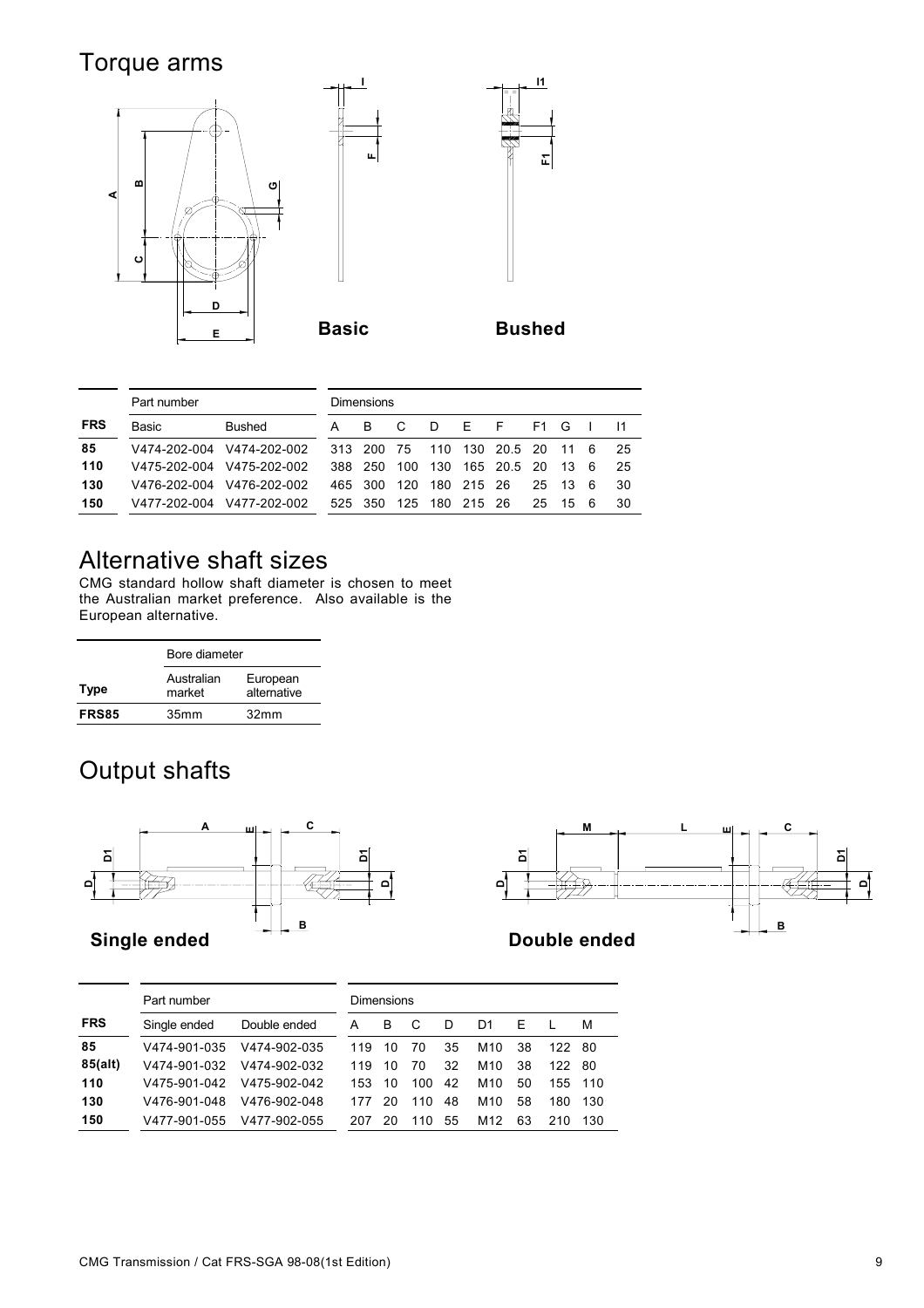# Options and extras

### Helical/wormbox – FRA

The gearbox type FRA is a type FRS with a helical inline gear set on the input of the FRS wormbox. This gives a wider range of reduction ratios with greater output torque and higher efficiency than the corresponding standard FRS wormbox.



### Torque limiting device – TL

The Varvel torque limiter 'TL' is a plug-in device to the FRS gearbox range which offers full gearbox protection against unexpected operational overloads. Simple hand release, and manual operation in the case of power failure are available with this device. Slipping torque can be adjusted through a locking knob control and is factory set to maximum torque of the gearbox or can be set to a demand torque.

**(for interchangeability with other brands)** 



Alternative side covers

**B1**



#### **SA PA-PB FA-FB**

| SΑ     |    | <b>Dimensions</b> |                |                          | <b>PA-PB</b> |    | <b>Dimensions</b> |                |   |                |                | <b>FA-FB</b> |                          | <b>Dimensions</b> |                 |    |    |         |   |
|--------|----|-------------------|----------------|--------------------------|--------------|----|-------------------|----------------|---|----------------|----------------|--------------|--------------------------|-------------------|-----------------|----|----|---------|---|
| Type   | A1 | B1                | F <sub>1</sub> | H                        | Type         | G1 | P1                | R <sub>1</sub> | S | S <sub>2</sub> | V <sub>1</sub> | <b>Type</b>  | F                        | G                 | P               | R. | U  | V       | 7 |
| 85 SA  |    | 140 146           | 11             | 142                      | 85 PA        |    |                   |                |   |                |                | 85 FA        |                          |                   |                 |    |    |         |   |
|        |    |                   |                |                          | 85 PB        |    |                   |                |   |                |                | 85 FB        | 210                      |                   | 152 119.5 176 5 |    |    | 10.5 14 |   |
| 110 SA |    |                   |                | $\overline{\phantom{a}}$ | 110 PA       |    |                   |                |   |                |                | 110 FA       |                          |                   |                 |    |    |         |   |
|        |    |                   |                |                          | 110 PB       |    |                   |                |   |                |                | 110 FB       | 270                      | 170               | 131.5 230       |    | -5 | 13.5 18 |   |
| 130 SA |    |                   |                | $\overline{\phantom{a}}$ | 130 PA       |    |                   |                |   |                |                | 130 FA       |                          |                   |                 |    |    |         |   |
|        |    |                   |                |                          | 130 PB       |    |                   |                |   |                |                | 130 FB       | $\overline{\phantom{a}}$ |                   |                 |    |    |         |   |
| 150 SA |    |                   |                | $\overline{\phantom{a}}$ | 150 PA       |    |                   |                |   |                |                | 150 FA       | $\overline{\phantom{0}}$ |                   |                 |    |    |         |   |
|        |    |                   |                |                          | 150 PB       |    |                   |                |   |                |                | 150 FB       | $\overline{\phantom{0}}$ |                   |                 |    |    |         |   |

### Double wormbox – FRS/FRS

Fitting two FRS type gearboxes together makes possible a selection of high reduction ratios to achieve low output speeds and a change of configuration.



### Travel limiting device – SL

The Varvel Travel limiter 'SL' is used in all applications where a drive must be stopped by means of limit switches after a given operational time. The unit is designed to be fitted to the worm gearboxes type FRS with easy wiring and adjustment on site without special tooling.





| <b>FA-FB</b> | Dimensions |   |                 |   |   |      |                |  |  |  |  |  |  |
|--------------|------------|---|-----------------|---|---|------|----------------|--|--|--|--|--|--|
| Type         | F          | G | P               | R | U | V    | $\overline{z}$ |  |  |  |  |  |  |
| 85 FA        |            |   |                 |   |   |      |                |  |  |  |  |  |  |
| 85 FB        | 210        |   | 152 119.5 176 5 |   |   | 10.5 | 14             |  |  |  |  |  |  |
| 110 FA       |            |   |                 |   |   |      |                |  |  |  |  |  |  |
| 110 FB       | 270        |   | 170 131.5 230 5 |   |   | 13.5 | 18             |  |  |  |  |  |  |
| 130 FA       |            |   |                 |   |   |      |                |  |  |  |  |  |  |
| 130 FB       |            |   |                 |   |   |      |                |  |  |  |  |  |  |
| 150 FA       |            |   |                 |   |   |      |                |  |  |  |  |  |  |
| 150 FB       |            |   |                 |   |   |      |                |  |  |  |  |  |  |

**A1 F1**

**H**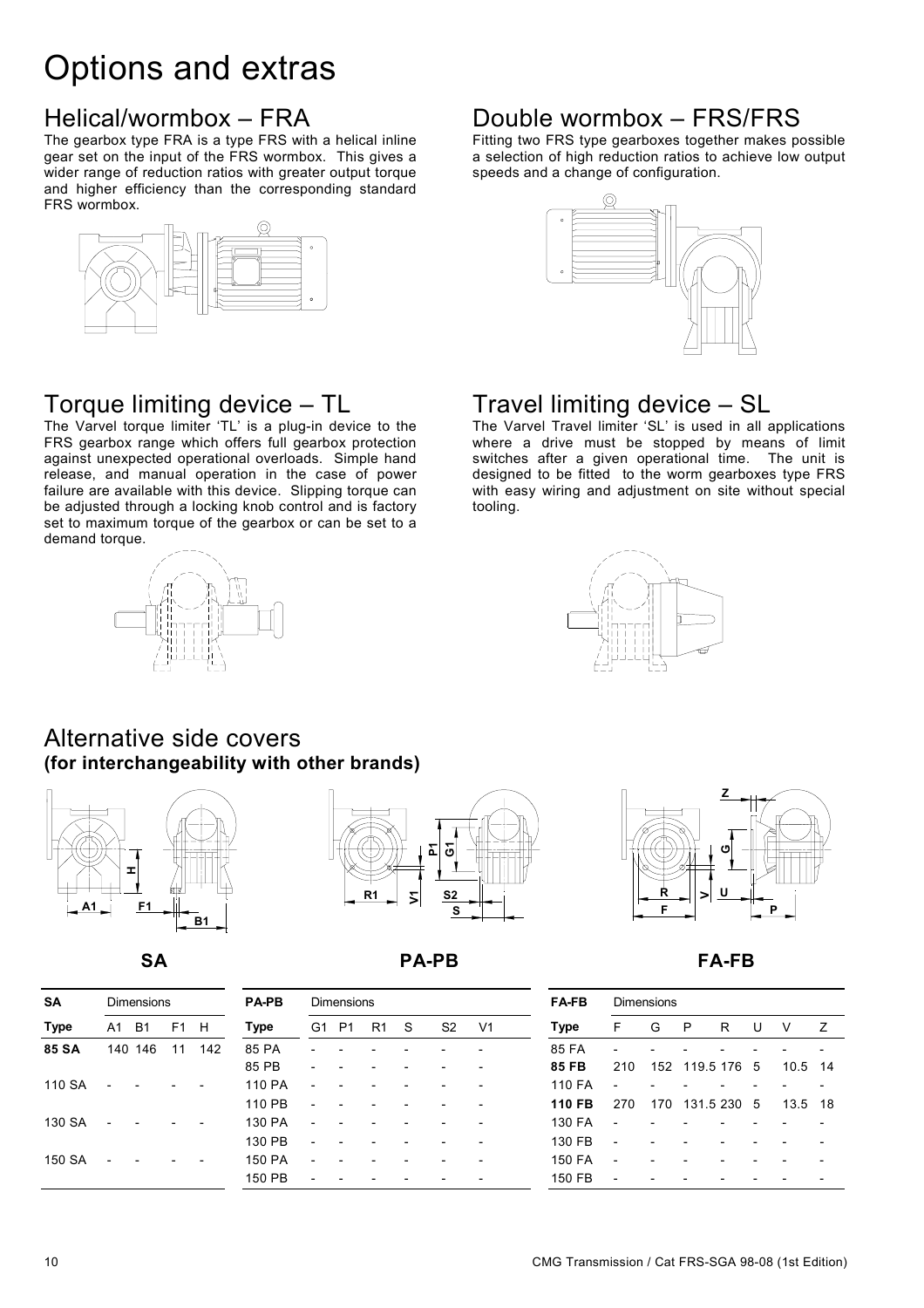All CMG products are regularly redesigned and improved and CMG reserves the right to change the design, technical specification and dimensions without prior notice. E&OE.